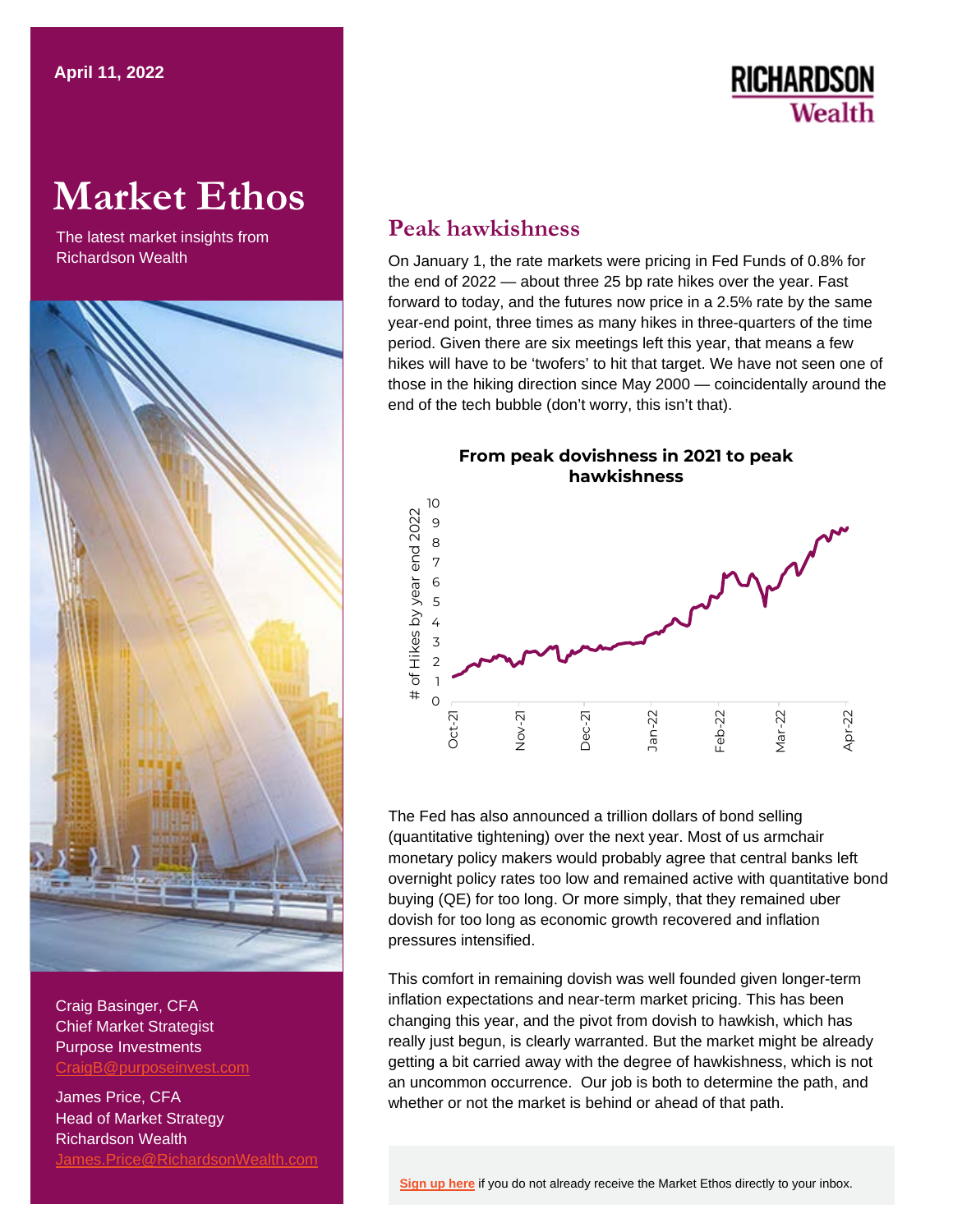Are we suggesting ignoring what central bankers are telling us with their speeches and little dots? Not at all. We always hear the saying "don't fight the Fed", albeit usually as they are cutting rates. We also won't dismiss the fact that the market is tightening financial conditions in response to those speeches and dots, even before the Fed acts.

 Yes, inflation continues to be a big issue. And while the impact of the Covid supply disruptions might be starting to fade, we now have conflict-related inflation pressures to absorb, and labour inflation to monitor. Central bank policy cannot alleviate supply issues, although reducing economic growth helps inflationary pressures by reducing demand. And the headwinds for economic growth are mounting:

- 1. **Oil prices**  It is estimated that a \$10 dollar change in the price of oil creates a 0.1% drag on global GDP growth. Oil averaged \$70 in 2021, using the Brent contract. So far this year, it has averaged \$100, which is also the current price. If that is an 0.3% drag on global GDP, it's not great but not devastating given current forecasts of around 4.0%.
- 2. **China**  While challenging to get an accurate gauge on economic activity, China continues to feel the impact of Evergrande within its real estate market. Although clearly not scientific, we monitor a basket of developers listed in Hong Kong or China as our indicator of the health of the industry, which suggests things are not getting worse but not improving either. Recently, import and export trade values have declined sharply, as have iron ore and coal exports from Australia. Data tends to be a bit wonky this time of year, but it's still noteworthy. Lastly, we note as a wildcard recent Covid-related lockdowns in Shanghai.
- 3. **Europe**  The war and associated economic disruptions may tip Europe into negative economic growth. Over the past few months, 2022 consensus growth has fallen from 4.2% to 3.0%. Slowing European markets is also not good for China, as trade between the two is significant.
- 4. **Yields**  Much commentary focuses on what central banks are up to with the overnight rate but longer yields probably matter more, especially as it relates to mortgages. They have certainly been rising. Nominal yields are easy enough to notice, with 10-year yields in Canada and the U.S. around 2.60%. Potentially more impactful though is that **real yields are quickly approaching zero**. The 10-year real yield in the U.S. has been deeply negative (-0.5 to -1%) since the onset of the pandemic. In mortgage-land, the benchmark 30-year rate has risen at its fastest pace ever in 2022. Those houses that appeared on the edge of affordability have moved deeply into the "can't afford it" category.



### **2022 GDP Consensus Forecasts have just started to fall**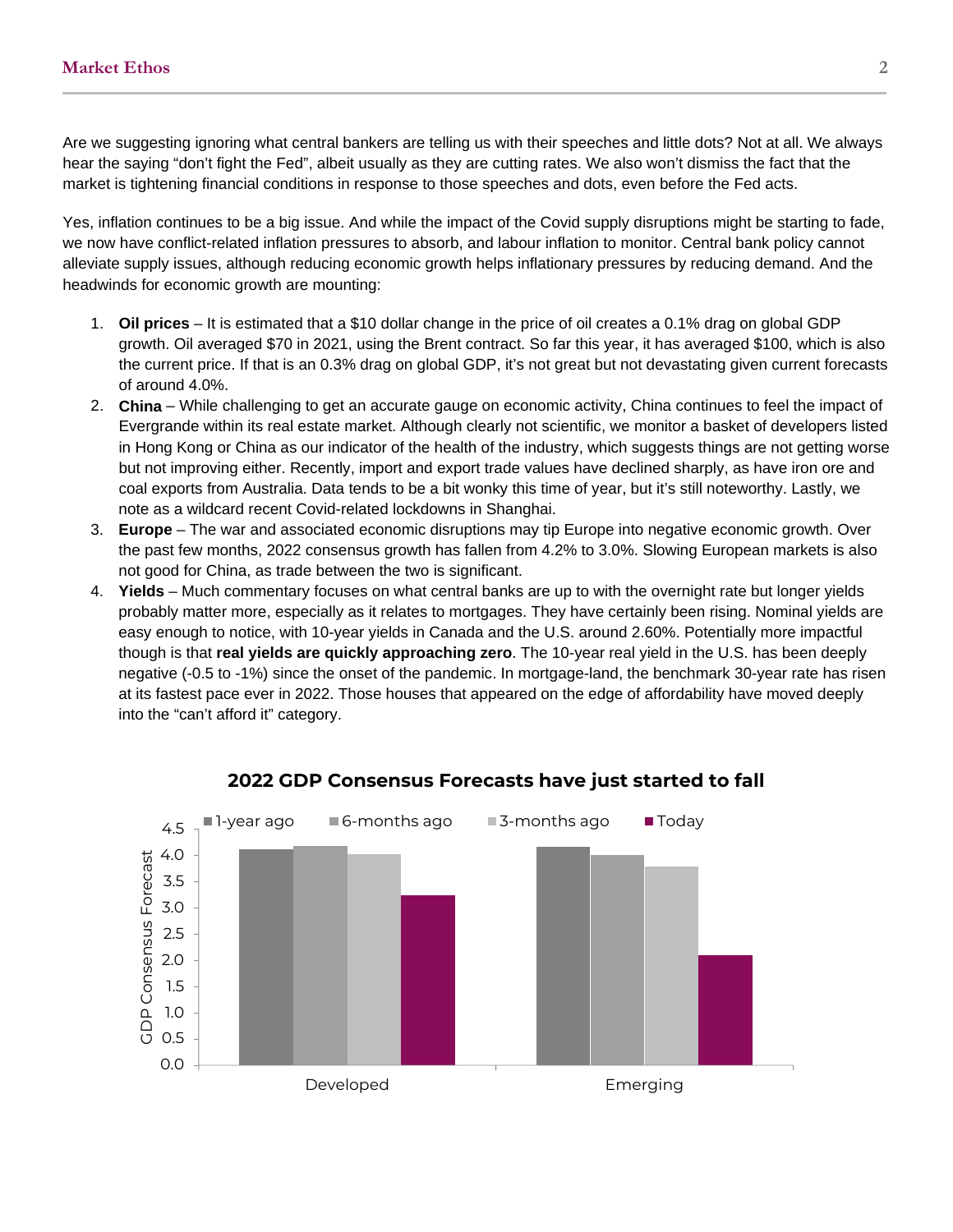### **Investment implications**

 As economic growth cools, as we are already starting to see some evidence of, the demand side of the inflation equation begins to ease the pressure. This may come later this year due to Covid and now conflict supply issues, but it is likely coming, and along with it a less hawkish path for central banks. We like to ask if the current path that is priced in, perhaps has overshot the target a little.

 Yields may climb further but we would continue to use this rise in yields to incrementally add some duration for those portfolios that remain low or void of duration exposure. Within equities, we will focus less on cyclicals and rotate more to defensives or equities with higher duration. **Rising inflation, rising yields, hawkish central banks, high commodity prices and slowing economic growth – something's gotta give.** 

You can listen to more on <u>[our podcast](https://open.spotify.com/show/3LiKZtM6wRXJKmvXdPrlAb?si=e9fb79dd278d4801)</u>, as we discuss some of these current market conditions. This week's episode is [available here](https://open.spotify.com/episode/73Xd08jzIvmvRACxiXIVcR?si=8fLMeHLfR3u_jNR_IbD_GQ).